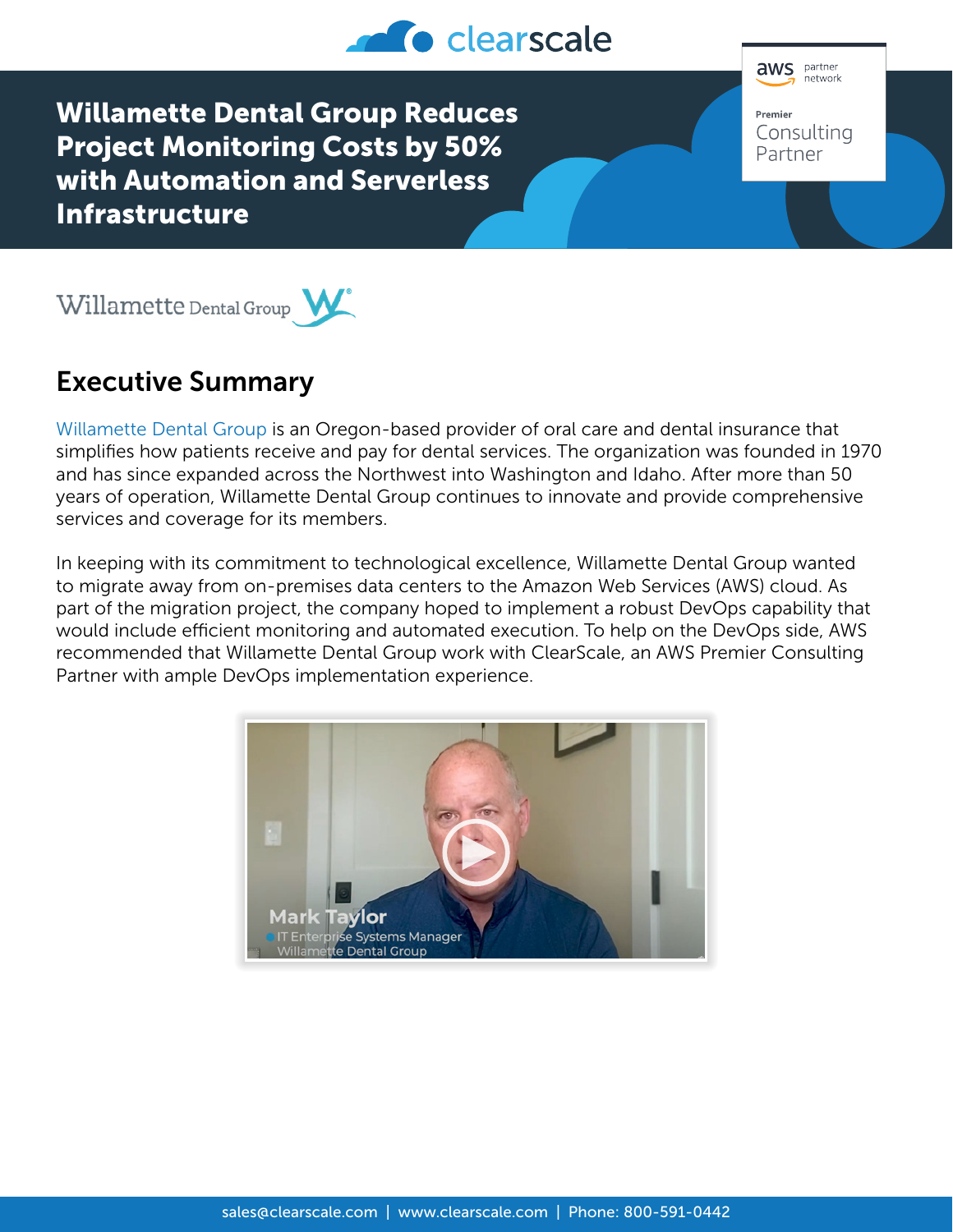

## The Challenge

Willamette Dental Group had big ambitions for its upcoming migration, which included paving the way for DevOps on the cloud. However, the in-house engineering team had limited capacity and experience with modern DevOps tools and practices. The leadership team knew what it wanted to accomplish but didn't quite have the resources on hand to reach the destination. As a result, AWS recommended the organization consider a third-party cloud computing expert, like ClearScale.

ClearScale has an extensive history of supporting organizations through complex cloud projects, including those involving DevOps implementations. In addition, ClearScale had earned both the Healthcare and DevOps competencies from AWS, demonstrating the company's ability to generate tangible outcomes for similar projects within the client's industry. Based on these factors, Willamette Dental Group decided to engage with ClearScale to better understand the company's approach to DevOps projects.

ClearScale's cloud architects and engineers explained the organization's methodology and scoped a potential project based on Willamette Dental Group's goals. The client was impressed with the thoroughness of ClearScale's scope of work, convincing them to bring the consultancy into the larger project.

"We knew we needed more hands-on deck to optimize our new AWS cloud environment. ClearScale provided those extra hands and much more. ClearScale was the knowledgeable thought partner, reliable troubleshooter, and expert DevOps engineer we need to feel confident about our new and improved IT architecture."

Mark Taylor, IT Enterprise Systems Manager, Willamette Dental Group

## The ClearScale Solution

On the DevOps side, ClearScale began by conducting a deep analysis of Willamette Dental Group's IT ecosystem and future state vision. From this analysis, ClearScale developed a step-by-step plan explaining how the team would tackle the various complexities ahead. The analysis and plan gave the client the confidence it needed to focus on the migration rather than on managing ClearScale.

Regarding the actual project implementation, ClearScale engineered and implemented the new DevOps cloud solution, keeping in mind that the client's IT department would eventually take over management and utilization. This solution consisted of automated [Amazon CloudWatch](https://aws.amazon.com/cloudwatch/) monitoring capabilities and use of [Amazon EventBridge](https://aws.amazon.com/eventbridge/), a serverless event bus for deploying event-driven applications at scale. CloudWatch replaced a legacy SolarWinds-based solution that was not cloud-enabled. Without CloudWatch, Willamette Dental Group would have had to purchase a third-party monitoring solution, increasing IT expenses unnecessarily.